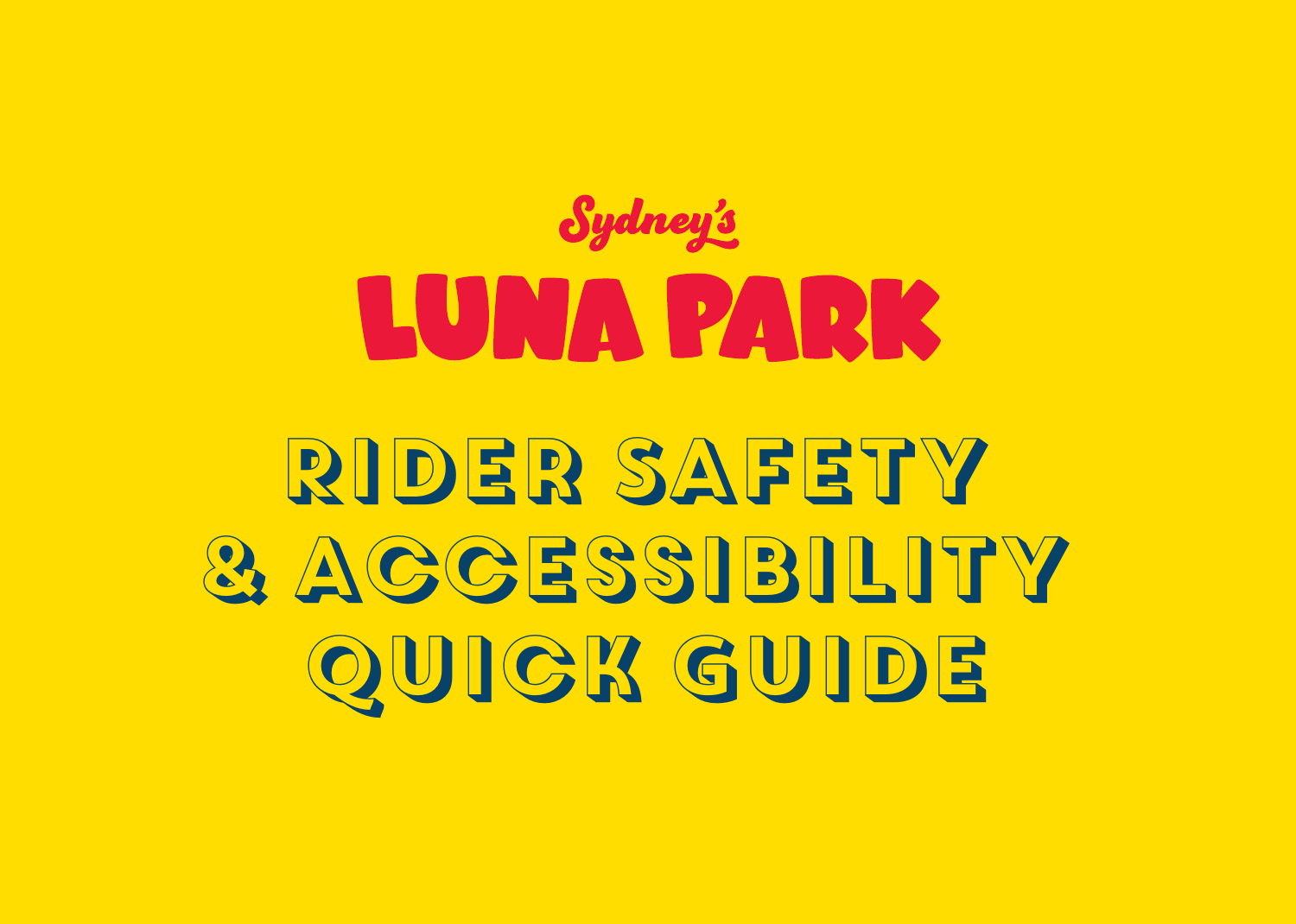| <b>LUNA PARK</b><br><b>RIDES</b>                | Height<br>Requirement<br>< 85cm<br>85-105cm<br>106-131cm<br>$132cm +$                                                                                                                                                                                                                                                                                                                                                                           | Intensity | Wheelchair<br>accessibility<br>Transfer<br>required<br>$\mathbf{O}_i$ | How many<br>stairs to<br>access the<br>ride | Entry<br>point for<br>Guests in a<br>wheelchair<br>$\mathbf{O}$ | Service<br>animal<br>accessible<br>$\cdot$ | Sit upright<br>or stand<br>unaided | Keep your<br>head upright<br>during<br>acceleration | Hold on<br>continuously<br>with at least<br>one upper<br>extremity | <b>Brace</b><br>yourself<br>using lower<br>extremity | Absorb<br>sudden and<br>dramatic<br>movements<br>$\uparrow$ $\uparrow$ $\uparrow$ | Climb a ladder<br>or stairs<br>independently<br>(ride<br>evacuation) | Observe,<br>egotiate and<br>react to the<br>de course and<br>obstacles<br>$\frac{1}{2}$ | Have the<br>mental and<br>physical<br>attributed to<br>use the safety<br>devices<br>correctly and<br>follow<br>instructions | Pregnant<br>riders may<br>ride | Broken bones,<br>plaster casts<br>may not ride<br>(other injuries<br>may also<br>prevent riding) | Loose items<br>permitted<br>(including<br>cameras)<br>$\bigcirc$ | <b>ATTRACTION</b><br><b>DESCRIPTION</b>                                                                                                                                                     |
|-------------------------------------------------|-------------------------------------------------------------------------------------------------------------------------------------------------------------------------------------------------------------------------------------------------------------------------------------------------------------------------------------------------------------------------------------------------------------------------------------------------|-----------|-----------------------------------------------------------------------|---------------------------------------------|-----------------------------------------------------------------|--------------------------------------------|------------------------------------|-----------------------------------------------------|--------------------------------------------------------------------|------------------------------------------------------|-----------------------------------------------------------------------------------|----------------------------------------------------------------------|-----------------------------------------------------------------------------------------|-----------------------------------------------------------------------------------------------------------------------------|--------------------------------|--------------------------------------------------------------------------------------------------|------------------------------------------------------------------|---------------------------------------------------------------------------------------------------------------------------------------------------------------------------------------------|
| ROTOR FOR                                       |                                                                                                                                                                                                                                                                                                                                                                                                                                                 | High      | $\sqrt{m}$<br>$\bf C$                                                 | $4+$                                        | General<br><b>Entry</b>                                         |                                            | Stand<br>Upright<br>Unaided        |                                                     |                                                                    |                                                      |                                                                                   |                                                                      |                                                                                         |                                                                                                                             |                                |                                                                                                  |                                                                  | Riders stand inside a rotating drum and are<br>subjected to intense spinning and centrifugal<br>forces causing them to stick to the drum wall<br>while the floor drops away.                |
| <b>CAROUSEL</b>                                 | $\begin{array}{ c c } \hline \textbf{1} & \textbf{1} & \textbf{1} \\ \hline \textbf{1} & \textbf{1} & \textbf{1} \\ \hline \textbf{1} & \textbf{1} & \textbf{1} \\ \hline \textbf{1} & \textbf{1} & \textbf{1} \\ \hline \textbf{1} & \textbf{1} & \textbf{1} \\ \hline \textbf{1} & \textbf{1} & \textbf{1} \\ \hline \textbf{1} & \textbf{1} & \textbf{1} \\ \hline \textbf{1} & \textbf{1} & \textbf{1} \\ \hline \textbf{1} & \textbf{1} &$ | Low       | $\mathbf{G}$                                                          | $\overline{2}$                              | General<br><b>Entry</b>                                         | $\bullet\bullet$                           | Sit Upright<br>Unaided<br>on Horse |                                                     |                                                                    |                                                      |                                                                                   |                                                                      |                                                                                         |                                                                                                                             |                                |                                                                                                  | $\bigcirc$                                                       | This is a rotating carousel ride. Riders may be<br>seated astride the horses which move up and<br>down throughout the ride cycle, or within a<br>fixed Chariot.                             |
|                                                 | THE O                                                                                                                                                                                                                                                                                                                                                                                                                                           | Low       | $\sqrt{10}$<br>O.                                                     |                                             | Ride<br>Exit                                                    | $\cdot$                                    | Sit Upright                        |                                                     |                                                                    |                                                      |                                                                                   |                                                                      |                                                                                         |                                                                                                                             |                                |                                                                                                  |                                                                  | This is a rotating Ferris Wheel ride which takes<br>riders to a height of approximately 40 metres in<br>the air in a seated Gondola. It will stop<br>periodically throughout the ride cycle |
| VOLAREI                                         | TI Su<br><b>TO</b>                                                                                                                                                                                                                                                                                                                                                                                                                              | High      | $\sqrt{m}$<br>$\mathbf{Q}$                                            | $4+$                                        | General<br><b>Entry</b>                                         |                                            | Sit<br>Upright<br>Unaided          |                                                     |                                                                    |                                                      |                                                                                   |                                                                      |                                                                                         |                                                                                                                             |                                |                                                                                                  |                                                                  | This is a high speed flying swing carousel with<br>dramatic turning and spinning at height.<br>Guests remain seated throughout the ride cycle.                                              |
|                                                 | tÎ <mark>€u</mark>                                                                                                                                                                                                                                                                                                                                                                                                                              | High      | $\sqrt{10}$<br>$\ddot{\textbf{O}}$                                    | $\overline{2}$                              | Ride<br>Exit                                                    | X                                          | Sit<br>Upright<br>Unaided          |                                                     |                                                                    |                                                      | $\Upsilon$                                                                        |                                                                      |                                                                                         |                                                                                                                             |                                |                                                                                                  |                                                                  | This is a high speed circular motion thrill ride<br>which travels forward and reverse. It subjects<br>riders to dramatic acceleration, dipping and<br>spinning forces while seated.         |
|                                                 |                                                                                                                                                                                                                                                                                                                                                                                                                                                 | High      | $\sqrt{10}$<br>0.                                                     |                                             | <b>Ride</b><br>Exit                                             |                                            | Sit<br>Upright<br>Unaided          |                                                     |                                                                    |                                                      | $\uparrow$ $\uparrow$ $\uparrow$                                                  |                                                                      |                                                                                         |                                                                                                                             |                                |                                                                                                  |                                                                  | This is a high speed drop tower ride which is 35<br>metres tall. It drops at a speed of 80km/hour.<br>Riders are seated and secured in a harness<br>restraint.                              |
|                                                 |                                                                                                                                                                                                                                                                                                                                                                                                                                                 | High      | X                                                                     | $4+$                                        | General<br><b>Entry</b>                                         |                                            | Sit<br>Upright<br>Unaided          |                                                     |                                                                    |                                                      | $T_{\uparrow}$                                                                    |                                                                      |                                                                                         |                                                                                                                             |                                |                                                                                                  |                                                                  | This is an inline seated launch coaster which<br>travels up to 72km/hour and loops 360 degrees<br>multiple times throughout its course.                                                     |
| <b>De Coo</b>                                   | イト                                                                                                                                                                                                                                                                                                                                                                                                                                              | High      | $\left(\right)$<br>$\overline{\phantom{a}}$                           | $4+$                                        | General<br>Entry                                                |                                            | Sit<br>Upright<br>Unaided          |                                                     |                                                                    |                                                      | $\uparrow$ $\uparrow$ $\uparrow$                                                  |                                                                      |                                                                                         |                                                                                                                             |                                |                                                                                                  |                                                                  | This is a high speed rollercoaster that includes<br>sudden and dramatic acceleration, deceleration<br>and bumping                                                                           |
| <b>DODGEM CITY</b>                              | ▌ <mark>▝▝▏</mark> ▞╟ <mark>▗▚</mark>                                                                                                                                                                                                                                                                                                                                                                                                           | High      | $\sqrt{m}$<br>O.                                                      | $\overline{2}$                              | General<br><b>Entry</b>                                         |                                            | Sit<br>Upright<br>Unaided          |                                                     |                                                                    |                                                      | $T^{\uparrow}$                                                                    |                                                                      | $\overline{\mathbf{0}}$                                                                 |                                                                                                                             |                                |                                                                                                  |                                                                  | This is a dodgem car style attraction which<br>subjects riders to sudden and dramatic<br>acceleration, deceleration, bumping and impact<br>with other cars.                                 |
| <b>CONEY</b><br><b>ISLAND</b><br><b>GENERAL</b> |                                                                                                                                                                                                                                                                                                                                                                                                                                                 | Low       | $\sqrt{m}$<br>O.                                                      |                                             | Viewing<br>Area                                                 | $\bullet\bullet$                           |                                    |                                                     |                                                                    |                                                      |                                                                                   |                                                                      |                                                                                         |                                                                                                                             |                                |                                                                                                  | 20 J                                                             | This is a traditional 1930's fun house attraction<br>with Luna Park Sydney memorabilia, pin ball<br>machines and general viewing area.                                                      |
| <b>CONEY<br/>ISLAND</b><br><b>SLIDES</b>        |                                                                                                                                                                                                                                                                                                                                                                                                                                                 | High      | $\sqrt{m}$<br>O.                                                      | $4+$                                        | General<br><b>Entry</b>                                         |                                            | Sit<br>Upright<br>Unaided          |                                                     |                                                                    |                                                      | $\Lambda^{\uparrow}$                                                              |                                                                      | $\widehat{\bullet}$                                                                     |                                                                                                                             |                                |                                                                                                  |                                                                  | This is a slippery slide. Riders are seated on a<br>mat with their legs in a pouch. Riders need to<br>keep balanced and upright as they slide down.                                         |

This table is to be used as a guideline. Guests who have undergone recent surgery, are suffering any type of illness or injury, including heart conditions, high blood pressure, epilepsy, back, neck or other physical complaint or any other medical condition should consult their medical practitioner or specialist to obtain suitable medical advice on their specific circumstances prior to riding. Guests with accessibility requirements are invited to attend Guest Relations upon arrival at the Park where our team members will assist you with planning your visit.